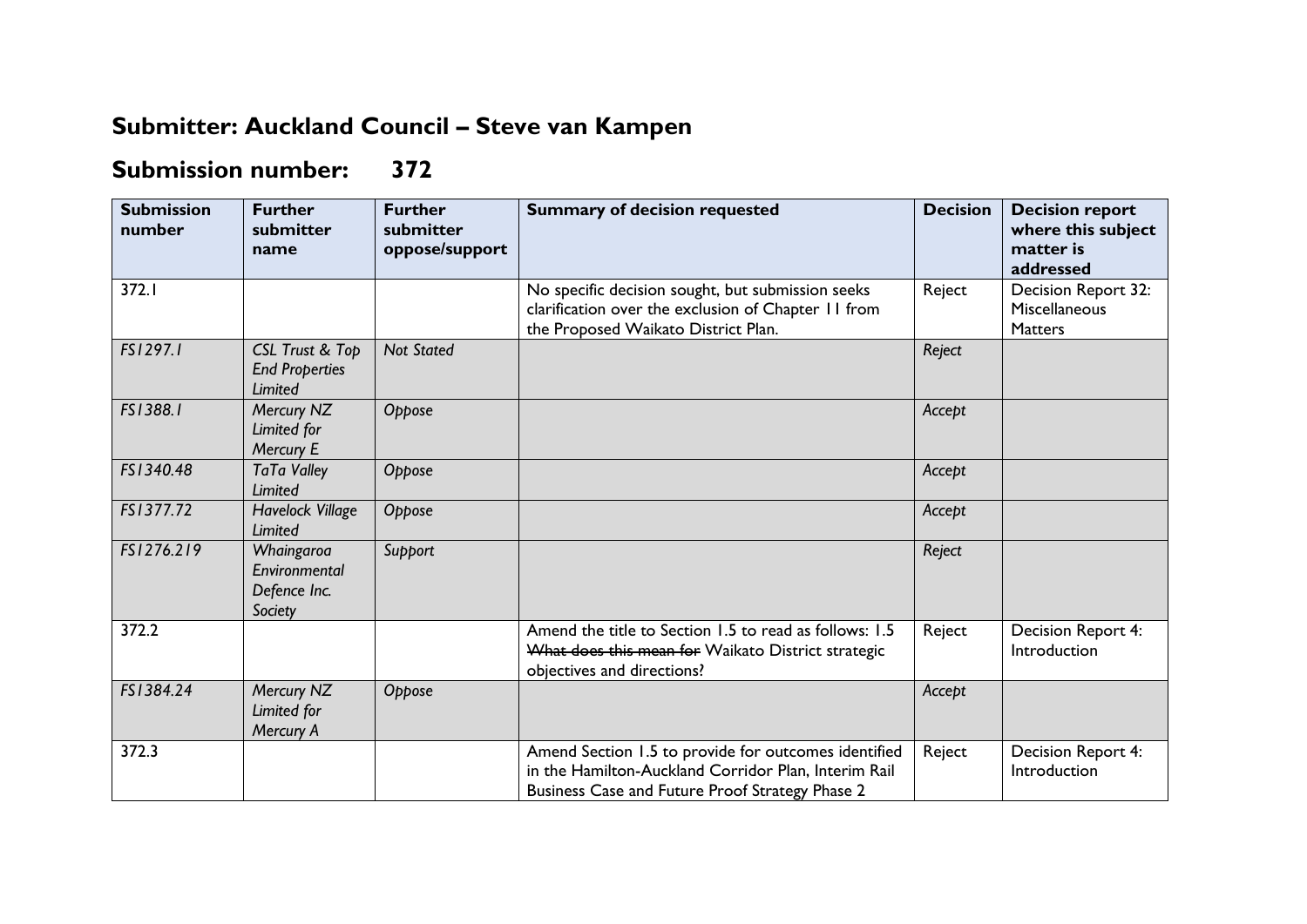| <b>Submission</b><br>number | <b>Further</b><br>submitter<br>name           | <b>Further</b><br>submitter<br>oppose/support | <b>Summary of decision requested</b>                                                                                                                                             | <b>Decision</b> | <b>Decision report</b><br>where this subject<br>matter is<br>addressed |
|-----------------------------|-----------------------------------------------|-----------------------------------------------|----------------------------------------------------------------------------------------------------------------------------------------------------------------------------------|-----------------|------------------------------------------------------------------------|
|                             |                                               |                                               | review AND Amend maps to provide for outcomes<br>identified in the Hamilton - Auckland Corridor Plan,<br>Interim Rail Business Case and Future Proof Strategy<br>Phase 2 review. |                 |                                                                        |
| FS1203.2                    | <b>Burton Trust</b>                           | Support                                       |                                                                                                                                                                                  | Reject          |                                                                        |
| FS1206.2                    | Ohinewai Land<br>Limited                      | Support                                       |                                                                                                                                                                                  | Reject          |                                                                        |
| FS1252.5                    | AH & DB Finlay<br><b>Limited</b>              | Support                                       |                                                                                                                                                                                  | Reject          |                                                                        |
| FS1254.5                    | <b>Wattle Downs</b><br><b>Limited</b>         | Support                                       |                                                                                                                                                                                  | Reject          |                                                                        |
| FS1256.5                    | Moeraki Farm<br><b>Limited</b>                | Support                                       |                                                                                                                                                                                  | Reject          |                                                                        |
| FS1260.5                    | K Badger and<br><b>WR Badger</b><br>Estate    | Support                                       |                                                                                                                                                                                  | Reject          |                                                                        |
| FS1324.5                    | Robyn Ballard                                 | Support                                       |                                                                                                                                                                                  | Reject          |                                                                        |
| FS1202.35                   | <b>New Zealand</b><br><b>Transport Agency</b> | Support                                       |                                                                                                                                                                                  | Reject          |                                                                        |
| FS1223.64                   | Mercury NZ<br><b>Limited</b>                  | Support                                       |                                                                                                                                                                                  | Reject          |                                                                        |
| FS1330.18                   | Middlemiss Farm<br><b>Holdings Limited</b>    | Support                                       |                                                                                                                                                                                  | Reject          |                                                                        |
| FS1377.73                   | <b>Havelock Village</b><br><b>Limited</b>     | Oppose                                        |                                                                                                                                                                                  | Accept          |                                                                        |
| FS1384.25                   | Mercury NZ<br>Limited for<br>Mercury A        | Oppose                                        |                                                                                                                                                                                  | Accept          |                                                                        |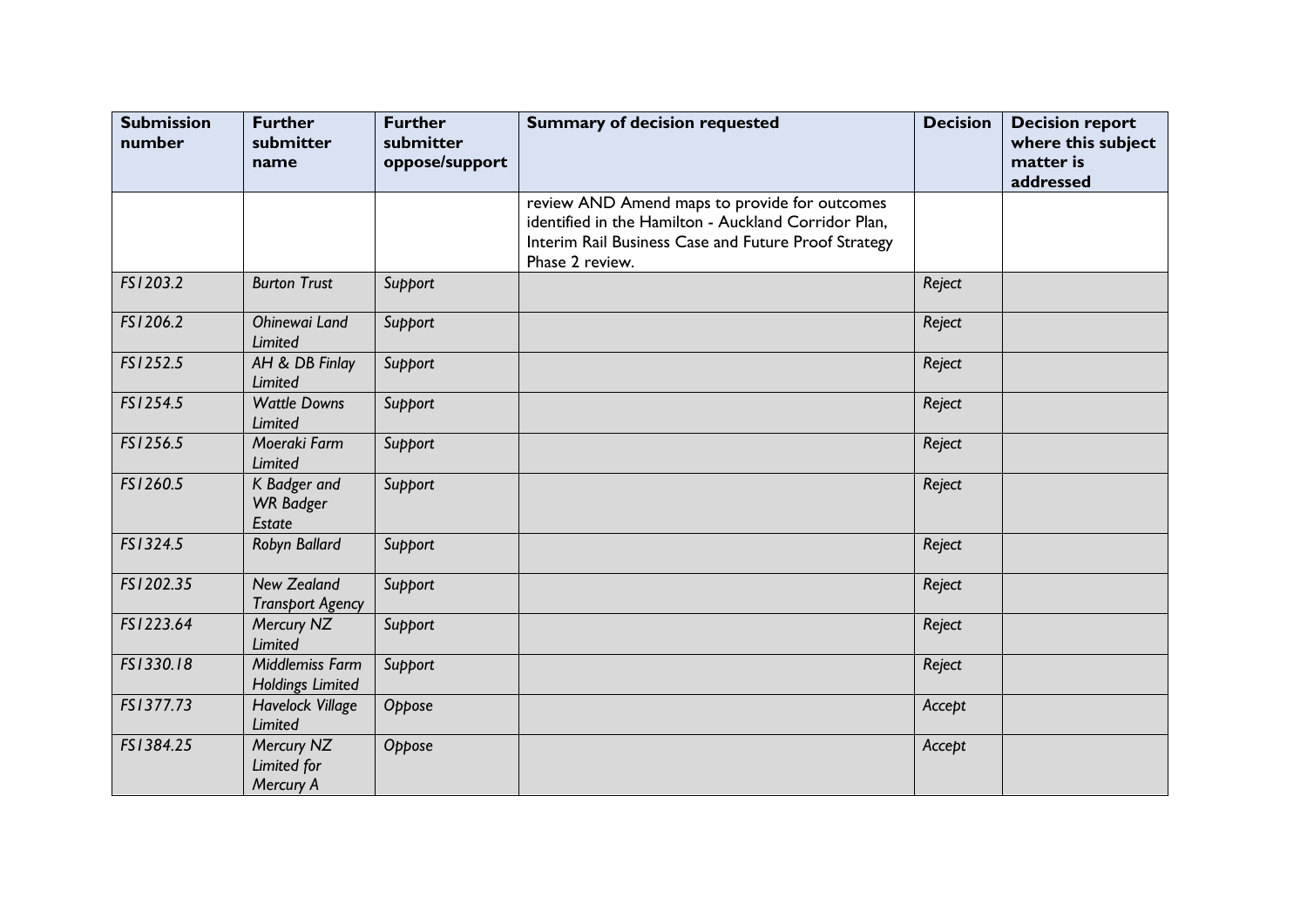| <b>Submission</b><br>number | <b>Further</b><br>submitter<br>name           | <b>Further</b><br>submitter<br>oppose/support | <b>Summary of decision requested</b>                                                                                                                                                | <b>Decision</b> | <b>Decision report</b><br>where this subject<br>matter is<br>addressed |
|-----------------------------|-----------------------------------------------|-----------------------------------------------|-------------------------------------------------------------------------------------------------------------------------------------------------------------------------------------|-----------------|------------------------------------------------------------------------|
| 372.4                       |                                               |                                               | Add to Section 1.5 - What does this mean for<br>Waikato district strategic objectives and directions?, a<br>new section for High Class soils as a matter of<br>strategic direction. | Reject          | Decision Report 4:<br>Introduction                                     |
| FS1168.16                   | <b>Horticulture New</b><br>Zealand            | Support                                       |                                                                                                                                                                                     | Reject          |                                                                        |
| FS1330.19                   | Middlemiss Farm<br><b>Holdings Limited</b>    | Oppose                                        |                                                                                                                                                                                     | Accept          |                                                                        |
| FS1342.63                   | Federated<br><b>Farmers</b>                   | Oppose                                        |                                                                                                                                                                                     | Accept          |                                                                        |
| FS1384.26                   | Mercury NZ<br>Limited for<br>Mercury A        | Oppose                                        |                                                                                                                                                                                     | Accept          |                                                                        |
| 372.5                       |                                               |                                               | Retain Sections 1.5.1 Compact urban development<br>and 1.5.1 and 1.5.1(a) Compact urban development.                                                                                | Reject          | Decision Report 4:<br>Introduction                                     |
| FS1202.36                   | <b>New Zealand</b><br><b>Transport Agency</b> | Support                                       |                                                                                                                                                                                     | Reject          |                                                                        |
| FS1379.98                   | <b>Hamilton City</b><br>Council               | Support                                       |                                                                                                                                                                                     | Reject          |                                                                        |
| FS1384.27                   | Mercury NZ<br>Limited for<br>Mercury A        | Oppose                                        |                                                                                                                                                                                     | Accept          |                                                                        |
| 372.6                       |                                               |                                               | Retain Section 1.5.2(a) Planning for urban growth and<br>development.                                                                                                               | Reject          | Decision Report 4:<br>Introduction                                     |
| FS1379.99                   | <b>Hamilton City</b><br>Council               | Support                                       |                                                                                                                                                                                     | Reject          |                                                                        |
| FS1384.28                   | Mercury NZ<br>Limited for<br>Mercury A        | Oppose                                        |                                                                                                                                                                                     | Accept          |                                                                        |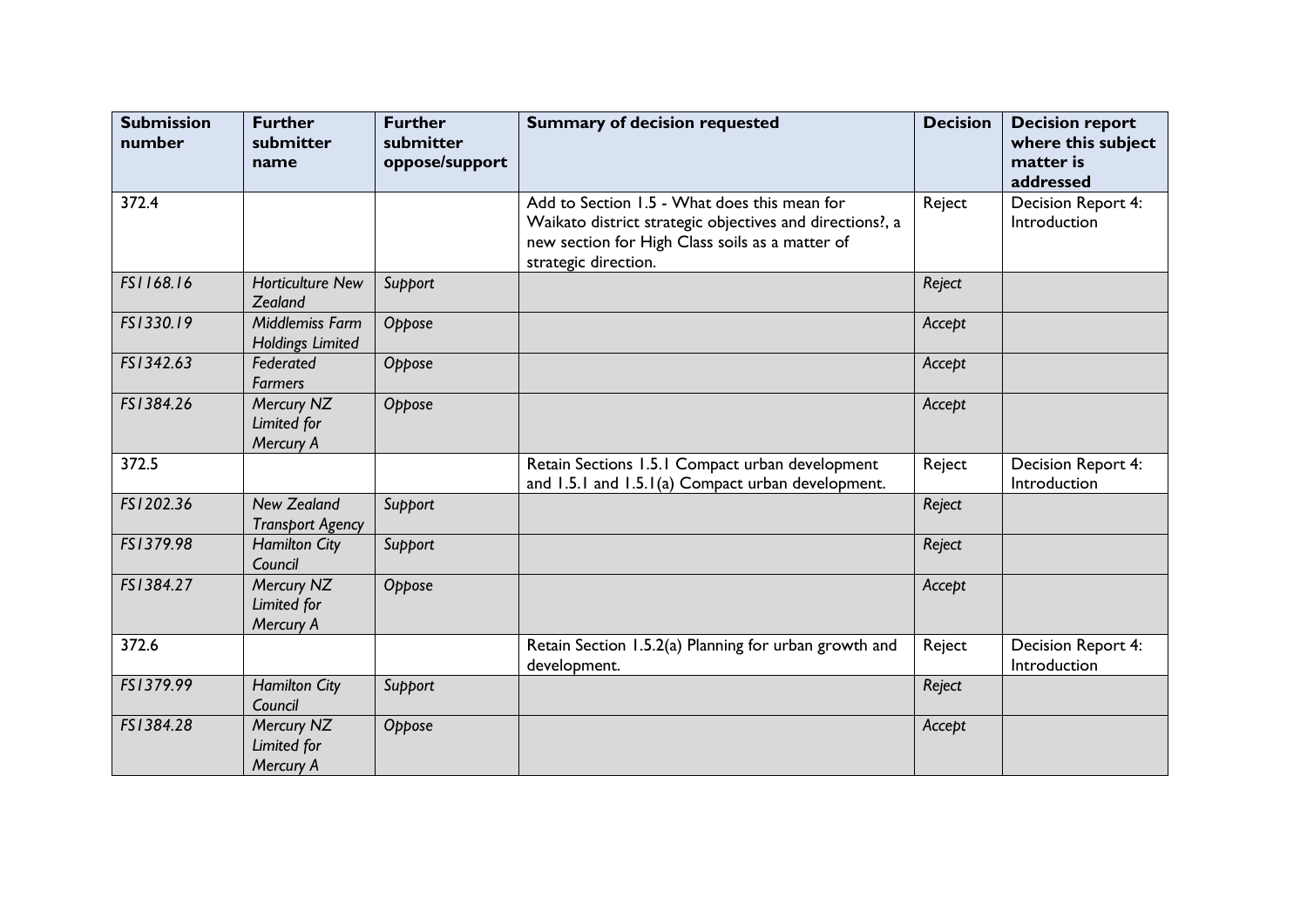| <b>Submission</b><br>number | <b>Further</b><br>submitter<br>name    | <b>Further</b><br>submitter<br>oppose/support | <b>Summary of decision requested</b>                                                                                                                                                                                                                                                                                                                        | <b>Decision</b> | <b>Decision report</b><br>where this subject<br>matter is<br>addressed |
|-----------------------------|----------------------------------------|-----------------------------------------------|-------------------------------------------------------------------------------------------------------------------------------------------------------------------------------------------------------------------------------------------------------------------------------------------------------------------------------------------------------------|-----------------|------------------------------------------------------------------------|
| 372.7                       |                                        |                                               | Retain Section 1.5.3 Cross-boundary issues, except<br>for the amendments sought below AND Amend<br>Section 1.5.3 to seek that the Council liaise with<br>Auckland Council and Waikato Regional Council and<br>the relevant district councils on air quality issues as<br>appropriate where there could be adverse effects<br>across territorial boundaries. | Reject          | Decision Report 4:<br>Introduction                                     |
| FS1384.29                   | Mercury NZ<br>Limited for<br>Mercury A | Oppose                                        |                                                                                                                                                                                                                                                                                                                                                             | Accept          |                                                                        |
| 372.8                       |                                        |                                               | Retain Sections 1.5.4(b) and 1.5.4(c) Urban Growth.                                                                                                                                                                                                                                                                                                         | Reject          | Decision Report 4:<br>Introduction                                     |
| FS1176.54                   | Watercare<br>Services Ltd              | Support                                       |                                                                                                                                                                                                                                                                                                                                                             | Reject          |                                                                        |
| FS1384.31                   | Mercury NZ<br>Limited for<br>Mercury A | Oppose                                        |                                                                                                                                                                                                                                                                                                                                                             | Accept          |                                                                        |
| 372.9                       |                                        |                                               | Retain Section 1.5.5 (e) Services and general<br>infrastructure.                                                                                                                                                                                                                                                                                            | Reject          | Decision Report 4:<br>Introduction                                     |
| FS1176.55                   | Watercare<br>Services Ltd              | Support                                       |                                                                                                                                                                                                                                                                                                                                                             | Reject          |                                                                        |
| FS1384.32                   | Mercury NZ<br>Limited for<br>Mercury A | Oppose                                        |                                                                                                                                                                                                                                                                                                                                                             | Accept          |                                                                        |
| FS1379.100                  | <b>Hamilton City</b><br>Council        | Support                                       |                                                                                                                                                                                                                                                                                                                                                             | Reject          |                                                                        |
| 372.10                      |                                        |                                               | Retain Sections 1.5.5 (f) and (g) Services and general<br>infrastructure.                                                                                                                                                                                                                                                                                   | Reject          | Decision Report 4:<br>Introduction                                     |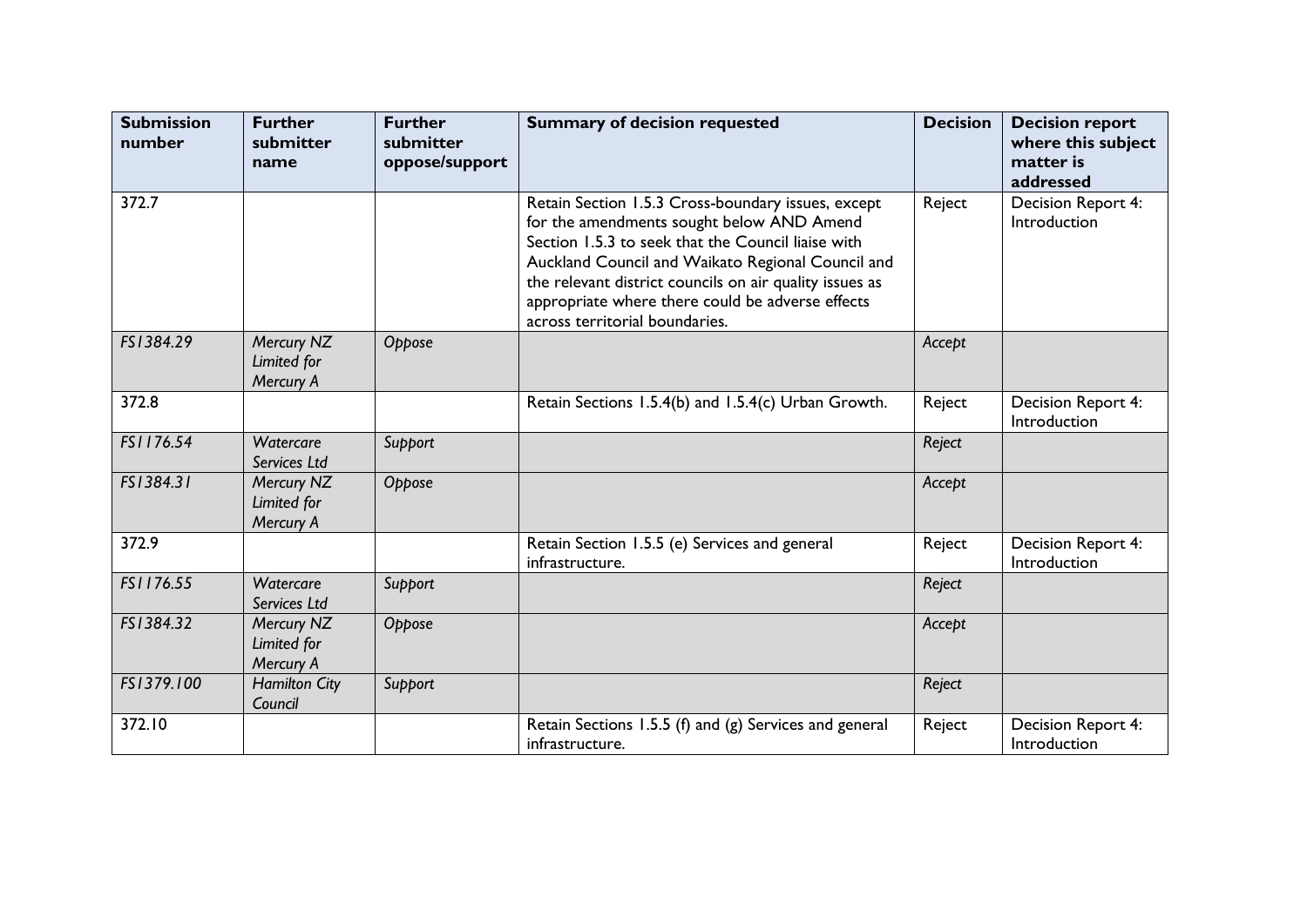| <b>Submission</b><br>number | <b>Further</b><br>submitter<br>name    | <b>Further</b><br>submitter<br>oppose/support | <b>Summary of decision requested</b>                                                                                                                                    | <b>Decision</b>   | <b>Decision report</b><br>where this subject<br>matter is<br>addressed |
|-----------------------------|----------------------------------------|-----------------------------------------------|-------------------------------------------------------------------------------------------------------------------------------------------------------------------------|-------------------|------------------------------------------------------------------------|
| FS1388.2                    | Mercury NZ<br>Limited for<br>Mercury E | Oppose                                        |                                                                                                                                                                         | Accept            |                                                                        |
| FS1176.56                   | Watercare<br>Services Ltd              | Support                                       |                                                                                                                                                                         | Reject            |                                                                        |
| FS1379.97                   | <b>Hamilton City</b><br>Council        | Support                                       |                                                                                                                                                                         | Reject            |                                                                        |
| FS1384.23                   | Mercury NZ<br>Limited for<br>Mercury A | Oppose                                        |                                                                                                                                                                         | Accept            |                                                                        |
| 372.11                      |                                        |                                               | Retain Section 1.5.7.3 (b) Water.                                                                                                                                       | Reject            | Decision Report 4:<br>Introduction                                     |
| 372.12                      |                                        |                                               | Amend Section 1.5 What does this mean for Waikato<br>district strategic objectives and directions? to include<br>a strategic recognition regarding reverse sensitivity. | Accept            | Decision Report 4:<br>Introduction                                     |
| FS1388.3                    | Mercury NZ<br>Limited for<br>Mercury E | Oppose                                        |                                                                                                                                                                         | Reject            |                                                                        |
| FS1168.15                   | <b>Horticulture New</b><br>Zealand     | Support                                       |                                                                                                                                                                         | Accept            |                                                                        |
| FS1340.49                   | <b>TaTa Valley</b><br><b>Limited</b>   | Support                                       |                                                                                                                                                                         | Accept            |                                                                        |
| FS1342.64                   | Federated<br><b>Farmers</b>            | Support                                       |                                                                                                                                                                         | Accept            |                                                                        |
| 372.13                      |                                        |                                               | Retain Objective 3.2.1 (a) Significant Natural Areas.                                                                                                                   | Accept            | Decision Report 9:<br>Significant Natural<br>Areas                     |
| 372.14                      |                                        |                                               | Retain the definition of "Road network activities" in<br>Chapter 13 Definitions.                                                                                        | Accept in<br>part | Decision Report 13:<br>Infrastructure                                  |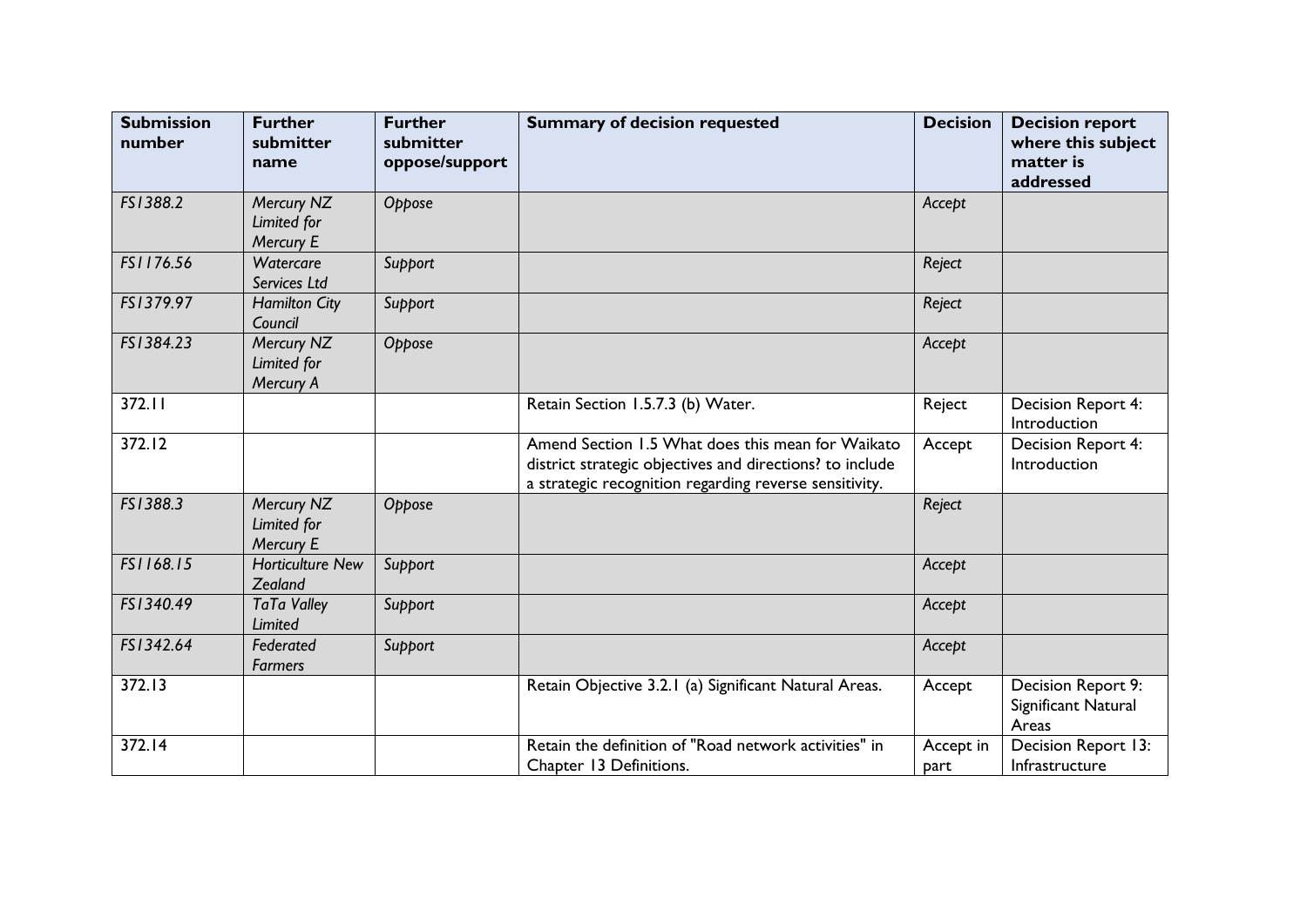| <b>Submission</b><br>number | <b>Further</b><br>submitter<br>name           | <b>Further</b><br>submitter<br>oppose/support | <b>Summary of decision requested</b>                                                                                                                                                                                                                                                                                                                                                                                                                                                                                                                                                                                                                                                                                                                                              | <b>Decision</b>   | <b>Decision report</b><br>where this subject<br>matter is<br>addressed |
|-----------------------------|-----------------------------------------------|-----------------------------------------------|-----------------------------------------------------------------------------------------------------------------------------------------------------------------------------------------------------------------------------------------------------------------------------------------------------------------------------------------------------------------------------------------------------------------------------------------------------------------------------------------------------------------------------------------------------------------------------------------------------------------------------------------------------------------------------------------------------------------------------------------------------------------------------------|-------------------|------------------------------------------------------------------------|
| FS1273.66                   | Auckland<br>Transport                         |                                               | Support                                                                                                                                                                                                                                                                                                                                                                                                                                                                                                                                                                                                                                                                                                                                                                           | Accept in<br>part |                                                                        |
| 372.15                      |                                               |                                               | Retain Transportation 14.12.1 (a) Permitted Activities.                                                                                                                                                                                                                                                                                                                                                                                                                                                                                                                                                                                                                                                                                                                           | Accept in<br>part | Decision Report 13:<br>Infrastructure                                  |
| 372.16                      |                                               |                                               | Amend Rule 16.1.3 Restricted Discretionary activities,<br>as it relates to Pokeno and Tuakau as follows: A Multi-<br>Unit development that meets all of the following<br>conditions: (a) The Land Use - Effects rules in Rule 16.2;<br>(b) The Land Use $-$ Building rules in Rule 16.3, except the<br>following rules do not apply: (i) Rule 16.3.1, Dwelling; (ii)<br>Rule 16.3.8 Building coverage; (iii) Rule 16.3.9 Living court;<br>(iv) Rule 16.3.10 Service court; $\left(\epsilon\right)$ The minimum net site<br>area per residential unit is 300m <sup>2</sup> ; (d) The Multi-Unit<br>development is connected to public wastewater and water<br>reticulation OR Add an alternative residential zone<br>for Pokeno and Tuakau which provides for terraced<br>housing. | Reject            | Decision Report 14:<br><b>Residential Zone</b>                         |
| FS1136.2                    | <b>Shaun McGuire</b>                          | Support                                       |                                                                                                                                                                                                                                                                                                                                                                                                                                                                                                                                                                                                                                                                                                                                                                                   | Reject            |                                                                        |
| FS1187.8                    | Greig<br>Developments<br>No 2 Limited         | Support                                       |                                                                                                                                                                                                                                                                                                                                                                                                                                                                                                                                                                                                                                                                                                                                                                                   | Reject            |                                                                        |
| FS1388.4                    | Mercury NZ<br>Limited for<br>Mercury E        | Oppose                                        |                                                                                                                                                                                                                                                                                                                                                                                                                                                                                                                                                                                                                                                                                                                                                                                   | Accept            |                                                                        |
| FS1202.77                   | <b>New Zealand</b><br><b>Transport Agency</b> | Support                                       |                                                                                                                                                                                                                                                                                                                                                                                                                                                                                                                                                                                                                                                                                                                                                                                   | Reject            |                                                                        |
| FS1308.23                   | The Surveying<br>Company                      | Support                                       |                                                                                                                                                                                                                                                                                                                                                                                                                                                                                                                                                                                                                                                                                                                                                                                   | Reject            |                                                                        |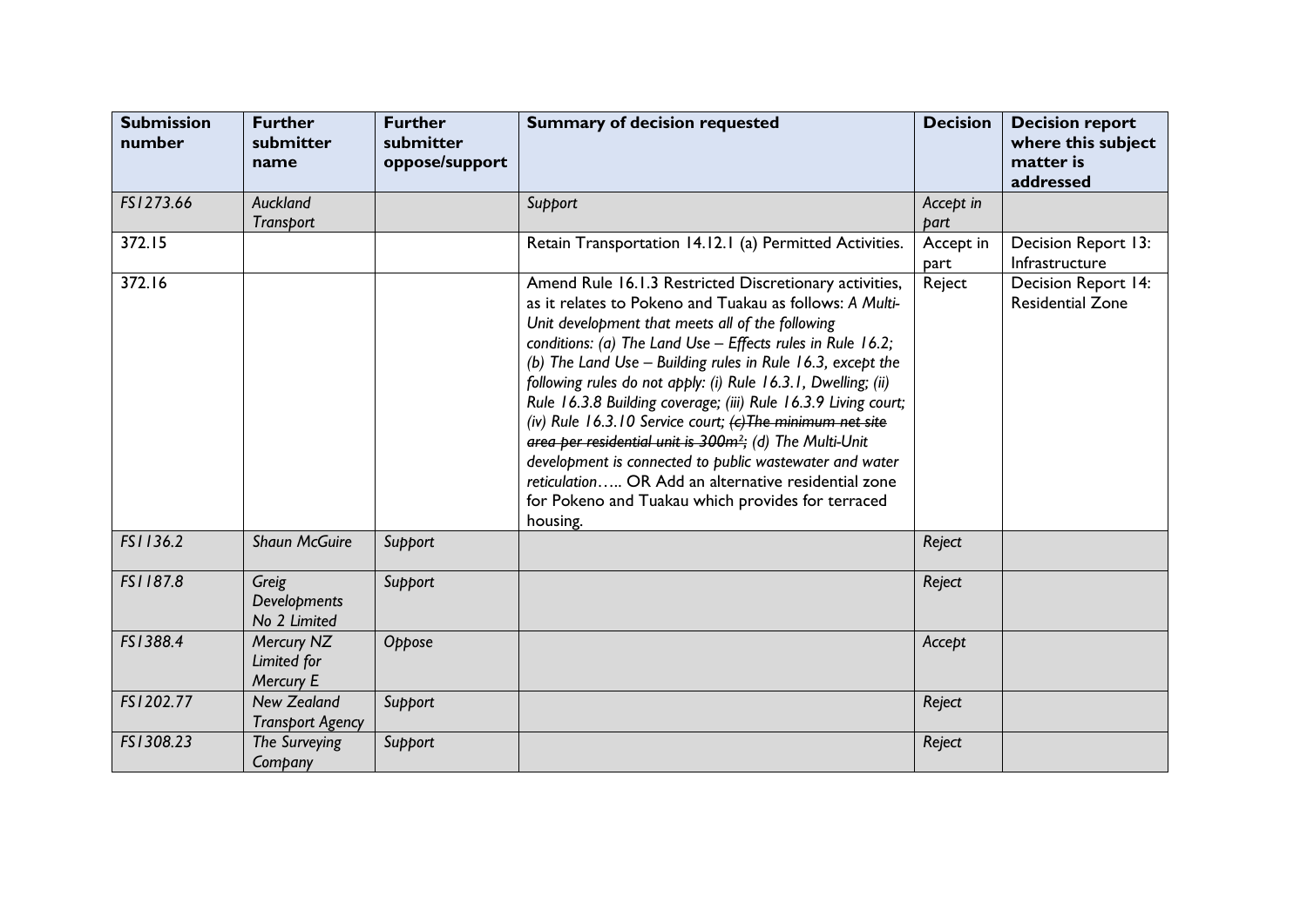| <b>Submission</b><br>number | <b>Further</b><br>submitter<br>name          | <b>Further</b><br>submitter<br>oppose/support | <b>Summary of decision requested</b>                            | <b>Decision</b>   | <b>Decision report</b><br>where this subject<br>matter is<br>addressed |
|-----------------------------|----------------------------------------------|-----------------------------------------------|-----------------------------------------------------------------|-------------------|------------------------------------------------------------------------|
| FS1377.74                   | <b>Havelock Village</b><br>Limited           | Support                                       |                                                                 | Reject            |                                                                        |
| FS1269.113                  | <b>Housing New</b><br>Zealand<br>Corporation | Support                                       |                                                                 | Reject            |                                                                        |
| 372.17                      |                                              |                                               | Retain Rule 22.3.7.1. Building setbacks - All<br>boundaries.    | Accept            | Decision Report 22:<br><b>Rural Zone</b>                               |
| FS1308.24                   | The Surveying<br>Company                     | Oppose                                        |                                                                 | Reject            |                                                                        |
| 372.18                      |                                              |                                               | Retain Rule 22.3.7.2. Building setback - sensitive land<br>use. | Accept in<br>Part | Decision Report 22:<br><b>Rural Zone</b>                               |
| FS1388.5                    | Mercury NZ<br>Limited for<br>Mercury E       | Oppose                                        |                                                                 | Accept in<br>Part |                                                                        |
| FS1265.69                   | <b>Mainland Poultry</b><br><b>Limited</b>    | Support                                       |                                                                 | Accept in<br>Part |                                                                        |
| FS1308.25                   | The Surveying<br>Company                     | Oppose                                        |                                                                 | Accept in<br>Part |                                                                        |
| 372.19                      |                                              |                                               | Retain Rule 22.4.1.1 Prohibited subdivision.                    | Accept in<br>Part | Decision Report 22:<br><b>Rural Zone</b>                               |
| FS1388.6                    | Mercury NZ<br>Limited for<br>Mercury E       | Oppose                                        |                                                                 | Accept in<br>Part |                                                                        |
| FS1287.14                   | <b>Blue Wallace</b><br>Surveyors Ltd         | Oppose                                        |                                                                 | Accept in<br>Part |                                                                        |
| FS1308.26                   | The Surveying<br>Company                     | Oppose                                        |                                                                 | Accept in<br>Part |                                                                        |
| FS1328.14                   | Kenneth Graham<br><b>Barry</b>               | Oppose                                        |                                                                 | Accept in<br>Part |                                                                        |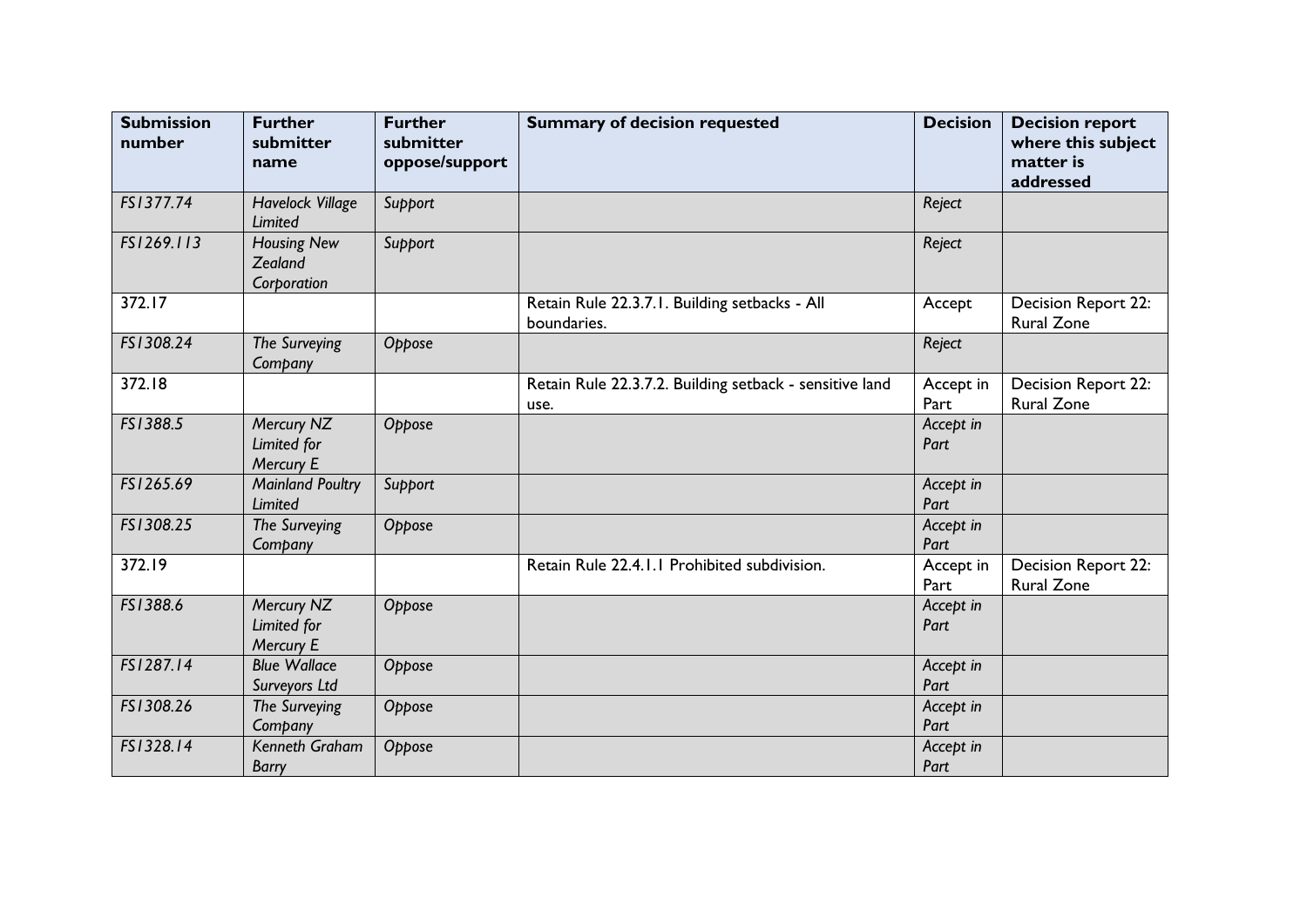| <b>Submission</b><br>number | <b>Further</b><br>submitter<br>name                                                                             | <b>Further</b><br>submitter<br>oppose/support | <b>Summary of decision requested</b>                                                                                                                                                                                                                                    | <b>Decision</b>   | <b>Decision report</b><br>where this subject<br>matter is<br>addressed                                                                      |
|-----------------------------|-----------------------------------------------------------------------------------------------------------------|-----------------------------------------------|-------------------------------------------------------------------------------------------------------------------------------------------------------------------------------------------------------------------------------------------------------------------------|-------------------|---------------------------------------------------------------------------------------------------------------------------------------------|
| FS1330.20                   | Middlemiss Farm<br><b>Holdings Limited</b>                                                                      | Oppose                                        |                                                                                                                                                                                                                                                                         | Accept in<br>Part |                                                                                                                                             |
| FS1308.179                  | The Surveying<br>Company                                                                                        | Oppose                                        |                                                                                                                                                                                                                                                                         | Accept in<br>Part |                                                                                                                                             |
| 372.20                      |                                                                                                                 |                                               | Amend Rule 22.4.1.1 PR4 Prohibited subdivision<br>PR4, to make it more absolute that no additional lots<br>are able to be subdivided where a transferable rural<br>lot subdivision has occurred in the past.                                                            | Accept            | Decision Report 22:<br><b>Rural Zone</b>                                                                                                    |
| 372.21                      |                                                                                                                 |                                               | Amend Rule 22.4.1.5 Rural Hamlet Subdivision, to be<br>limited and focused around existing towns and villages.                                                                                                                                                          | Reject            | Decision Report 22:<br><b>Rural Zone</b>                                                                                                    |
| FS1308.27                   | The Surveying<br>Company                                                                                        | Oppose                                        |                                                                                                                                                                                                                                                                         | Accept            |                                                                                                                                             |
| FS1330.21                   | Middlemiss Farm<br><b>Holdings Limited</b>                                                                      | Oppose                                        |                                                                                                                                                                                                                                                                         | Accept            |                                                                                                                                             |
| 372.22                      |                                                                                                                 |                                               | No specific decision sought, but submission states<br>support for further section 32 analysis to consider the<br>potential costs and benefits of conservation lots in the<br>rural area.                                                                                | Accept in<br>Part | Decision Report 22:<br><b>Rural Zone</b>                                                                                                    |
| FS1138.34                   | <b>Glenn Michael</b><br>Soroka and<br><b>Louise Claire</b><br>Mered as<br>Trustees of the<br><b>Pakau Trust</b> | Support                                       |                                                                                                                                                                                                                                                                         | Accept in<br>Part |                                                                                                                                             |
| 372.23                      |                                                                                                                 |                                               | Amend Chapter 4 Urban Environment, Chapter 16<br>residential Zone, the Planning Maps and any other<br>provisions that are proposed for 'live' Residential<br>zoning in unserviced urban residential areas in and<br>around Pokeno and Tuakau where there is uncertainty | Accept in<br>part | Decision Report 14:<br>Residential Zone,<br><b>Decision Report 24</b><br><b>Future Urban Zone</b><br>and Decision Report<br>28A-28O: Zoning |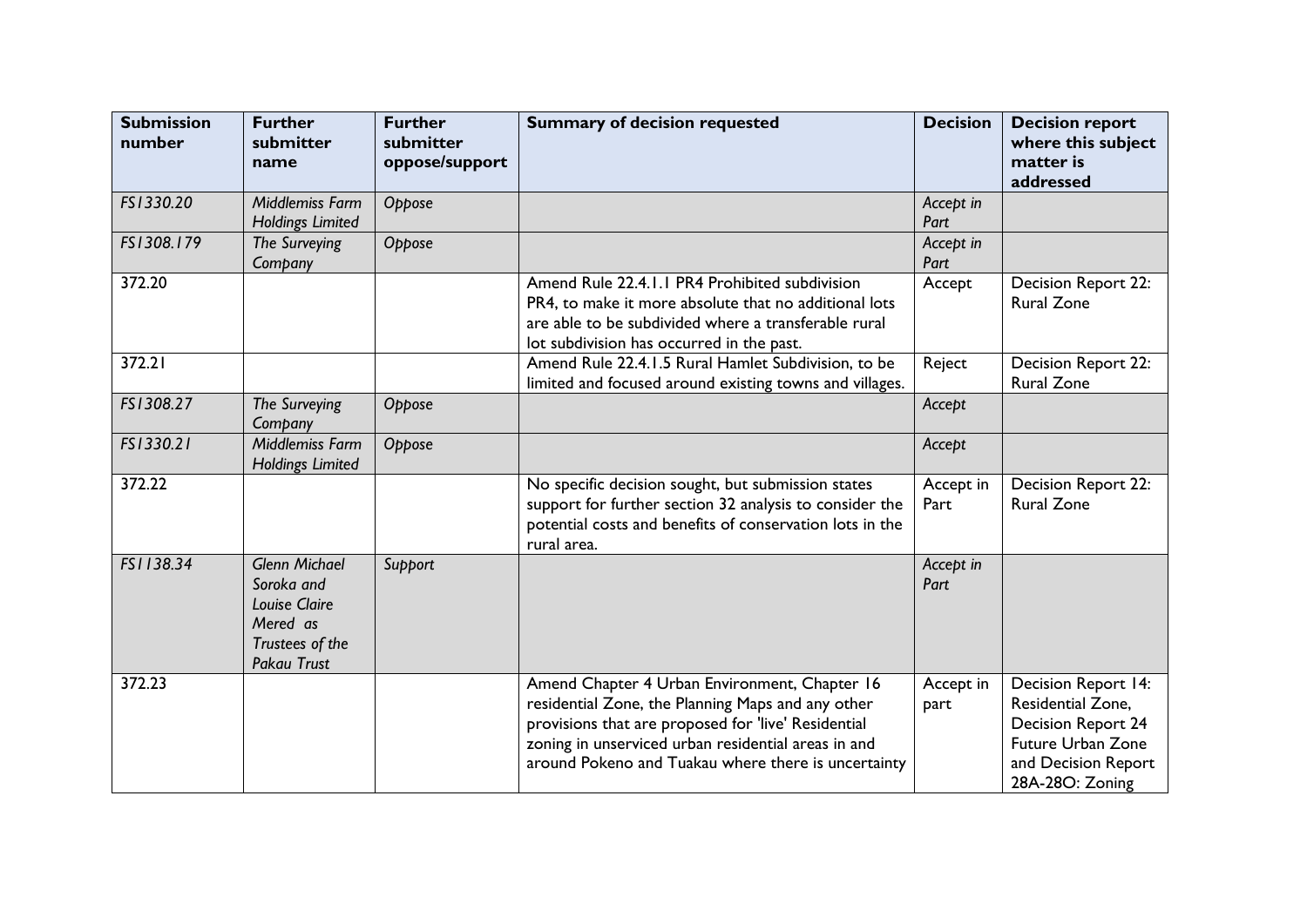| <b>Submission</b><br>number | <b>Further</b><br>submitter<br>name           | <b>Further</b><br>submitter<br>oppose/support | <b>Summary of decision requested</b>                                                                                                                                                                                                                                                                                                                                                  | <b>Decision</b>   | <b>Decision report</b><br>where this subject<br>matter is<br>addressed |
|-----------------------------|-----------------------------------------------|-----------------------------------------------|---------------------------------------------------------------------------------------------------------------------------------------------------------------------------------------------------------------------------------------------------------------------------------------------------------------------------------------------------------------------------------------|-------------------|------------------------------------------------------------------------|
|                             |                                               |                                               | about the funding, staging and timing for infrastructure<br>provision.                                                                                                                                                                                                                                                                                                                |                   |                                                                        |
| FS1176.57                   | Watercare<br>Services Ltd                     | Support                                       |                                                                                                                                                                                                                                                                                                                                                                                       | Accept in<br>part |                                                                        |
| FS1202.10                   | <b>New Zealand</b><br><b>Transport Agency</b> | Support                                       |                                                                                                                                                                                                                                                                                                                                                                                       | Accept in<br>part |                                                                        |
| FS1281.10                   | Pokeno Village<br><b>Holdings Limited</b>     | Support                                       |                                                                                                                                                                                                                                                                                                                                                                                       | Accept in<br>part |                                                                        |
| FS1308.28                   | The Surveying<br>Company                      | Oppose                                        |                                                                                                                                                                                                                                                                                                                                                                                       | Accept in<br>part |                                                                        |
| FS1377.75                   | <b>Havelock Village</b><br>Limited            | Oppose                                        |                                                                                                                                                                                                                                                                                                                                                                                       | Accept in<br>part |                                                                        |
| FS1269.114                  | <b>Housing New</b><br>Zealand<br>Corporation  | Oppose                                        |                                                                                                                                                                                                                                                                                                                                                                                       | Accept in<br>part |                                                                        |
| 372.24                      |                                               |                                               | Amend Policy 3.2.2 (a) Identify and Recognise as<br>follows: Identify significant indigenous vegetation and<br>habitats of indigenous fauna in accordance with the<br>Waikato Regional Policy Statement and include<br>identified significant ecological areas in the Auckland<br>Unitary Plan which cross the Waikato-Auckland<br>territorial boundary as Significant Natural Areas. | Reject            | Decision Report 9:<br>Significant Natural<br>Areas                     |
| 372.25                      |                                               |                                               | Retain Objective 5.1.1. The rural environment.                                                                                                                                                                                                                                                                                                                                        | Accept in<br>part | Decision Report 22:<br><b>Rural Zone</b>                               |
| FS1388.7                    | Mercury NZ<br>Limited for<br>Mercury E        | Oppose                                        |                                                                                                                                                                                                                                                                                                                                                                                       | Accept in<br>part |                                                                        |
| FS1330.22                   | Middlemiss Farm<br><b>Holdings Limited</b>    | Oppose                                        |                                                                                                                                                                                                                                                                                                                                                                                       | Accept in<br>part |                                                                        |